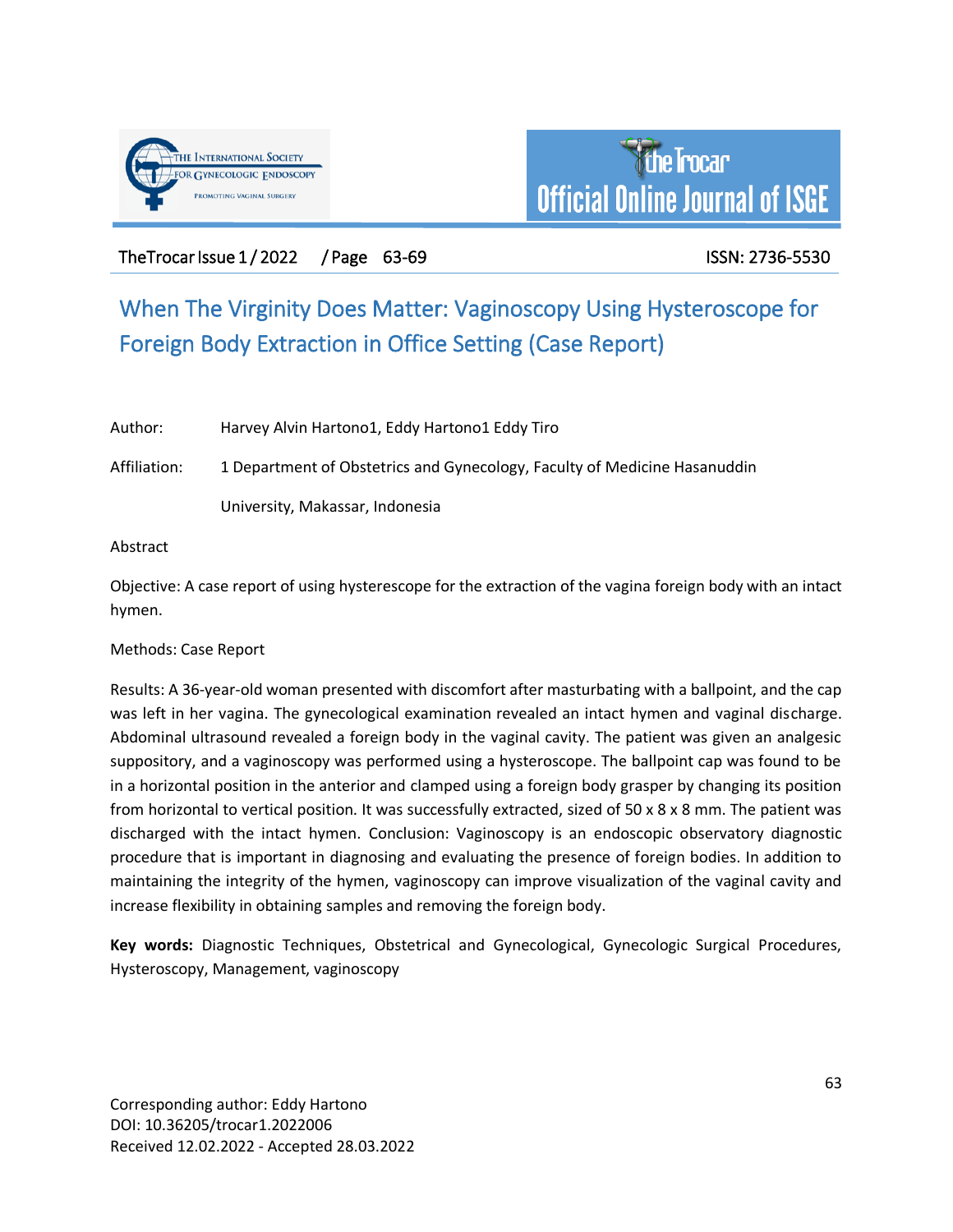

# **Introduction:**

Gynecological problems do occur in children, adolescents, adults, and the elderly. Reports on the management of gynecological cases in children and women who are still virgins is limited. This is related to the fragile hymenal tissue, which is easily torn. The hymen is a very valuable anatomicla entity for women because it poses as a sign related to a history of sexual activity or sexual violence. The integrity of the hymen is proof of a woman's virginity .1 The status of a woman's virginity is very important, especially for unmarried women, due to the relation of the value of women's perceptions and self-esteem especially in the Muslim community.1 Vaginoscopy is performed using a hysteroscope with a diameter of 5 mm, and the entire procedure is performed without compromising the anatomicla integrity of the hymen, so it is considered an appropriate method to maintain hymenal integrity.2

Vaginoscopy is indicated for diagnosing and treatment related to bleeding and suspicion of a foreign body, neoplasm, or congenital anomalies. Vaginoscopy is considered a convenient, safe, fast and efficient method for diagnosis and management.3.4

Currently, vaginoscopy can not only be done in hospitals requiring hospitalization but can also be done in private clinics in an office setting. In private clinical settings, vaginoscopy is reported to have many advantages as compared to the operating room vaginoscopy because it does not require hospitalization, preoperative examination, and general or regional anesthesia, and reduces postoperative recovery time and costs. Complications may occur, such as cervical tears and tubal rupture, due to distension fluid.4 However, there are also reports of failures related to vaginoscopy in the office setting due

to patient's discomfort including severe pain, anxiety and embarrassment.5

Anxiety can be managed by providing information to the patients about the procedure and all the steps that will be carried out, minimizing patient waiting time before the procedure, and maintaining constant verbal communication with the patient during the procedure (verbal anaesthesia).6 This kind of situation is not uncommon in gynecological practice in Europe and the solution there is to use office hysteroscopy with vaginoscopy. However,on the one hand this practice is still very rare in Indonesia, especially in Eastern Indonesia. Vaginoscopical access using a hysteroscope is still a rare and exclusive commodity in East Indonesia because the author's center is the only one who has the tools and access to office hysteroscopy due to the high price of the equipment. On the other hand virginity itself is still a taboo and sacred thing in Indonesia, so for unmarried women this is something extremely valuable.

# **Material Method:**

The patient was given an analgesic suppository in an office setting. Vaginoscopy was performed with an Olympus hysteroscope with a working channel of 5French.



#### **Case:**

A 36-year-old woman presented to the clinic with a complaint of abdominal discomfort and vaginal discharge from the vagina. The patient revealed that she masturbated using a ballpoint pen into her vagina in the morning and noticed that the ballpoint cap was left in her vagina.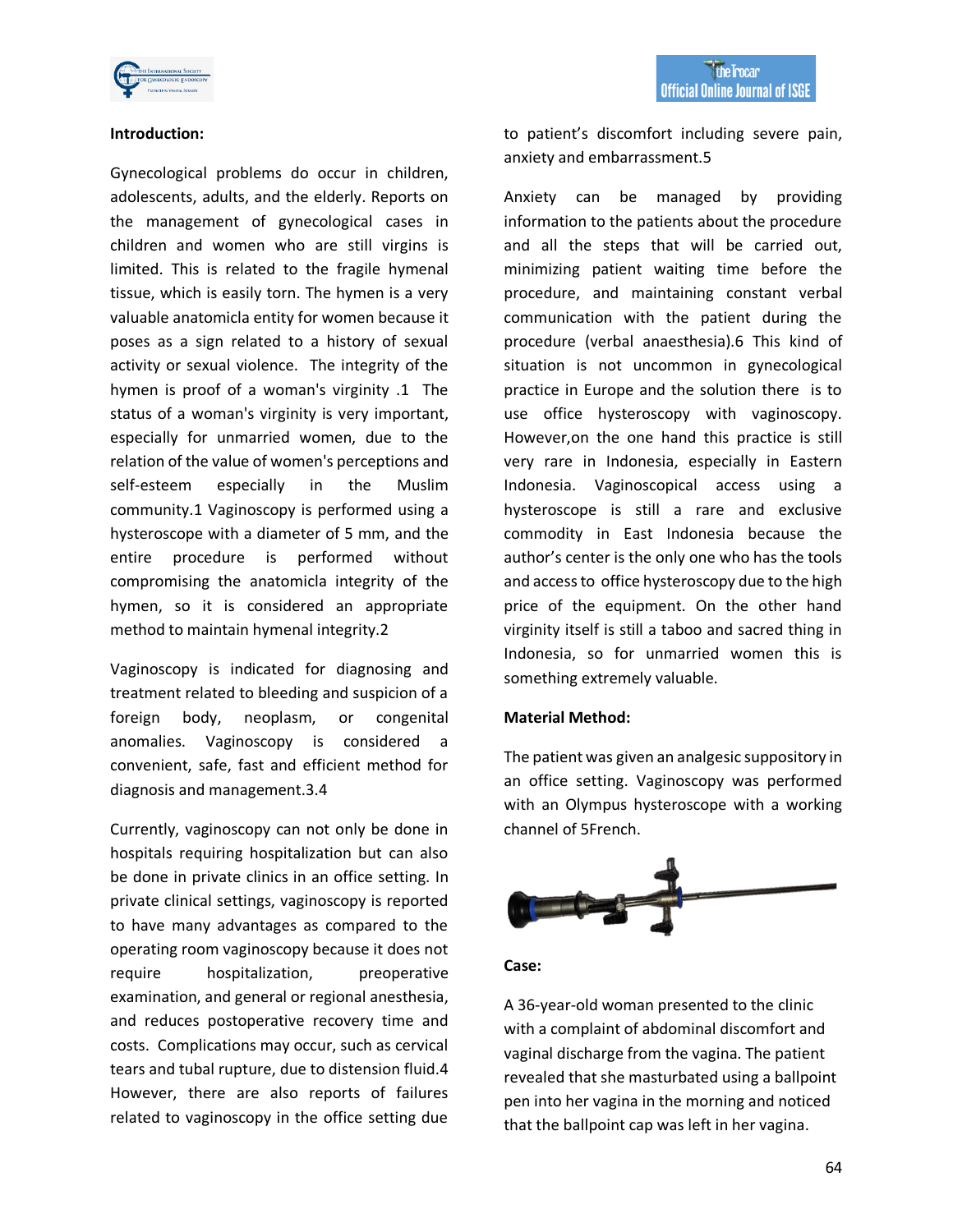



Figure 1. Ultrasound results show foreign body inside vaginal introitus

The patient came to the Obstetrics and Gynecology Specialist Private Clinic in her village the same morning. The OB-GYN doctor in the village had tried to extract the pen cap using a Hartmann alligator forceps but failed and he decided to refer the patient to the office hysteroscopy unit where vaginoscopy can be performed. Physical examination showed normal vital signs. The gynecological examination revealed that the hymen was intact with a whitish discharge. A colposcopy was not used to evaluate the hymen. Abdominal ultrasound showed that the ballpoint cap was in a horizontal position in front of the cervical portio (Figure 1). The only investigation that can be done is abdominal ultrasound because

transvaginal ultrasonography cannot be performed considering the fact that the patient is still a virgin. The patient was given an analgesic suppository, and a vaginoscopy was performed to remove the ballpoint cap from the vagina. An Olympus hysteroscope with a working channel 5 French was used. The cap was stuck between vaginal walls in horizontal position. The cap's position was shifted from horizontal to vertical position to avoid damaging the hymen. It was a quite difficult procedure but the cap was successfully removed (Figure 2). The pen cap, measured 50 x 8 x 8 mm (figure 4). The patient was discharged after the procedure the hymen remained intact.



# Figure 2. Vaginoscopy

- a. Ballpoint cap stuck between vagina wall in horizontal position
- b. The ballpoint cap was successfully shifted from a horizontal position to a vertical position
- c. The ballpoint cap was successfully removed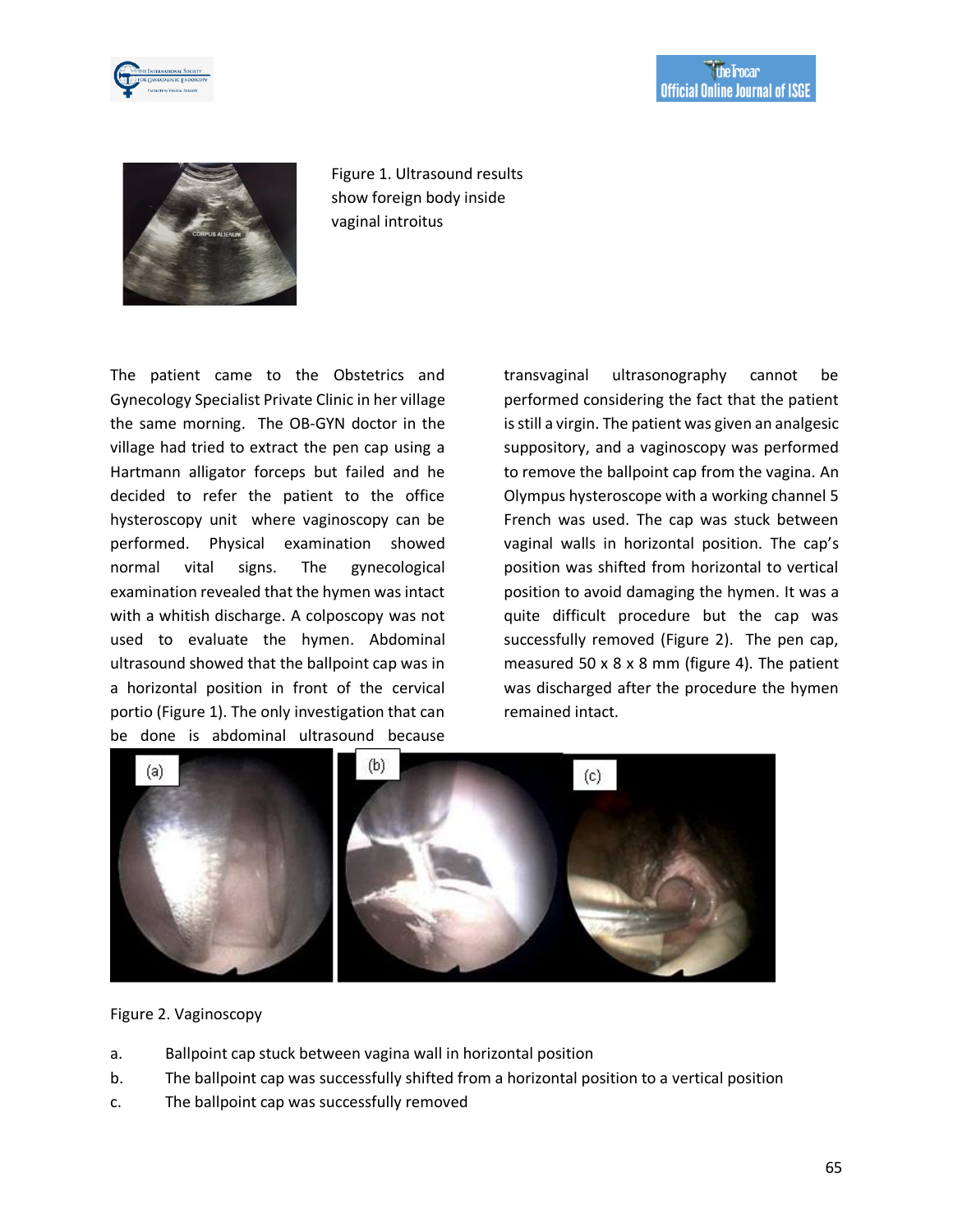



#### Figure 3. Ballpoint cap successfully extracted

#### **Discussion:**

Virginity is a sensitive personal matter. Maintaining virginity is a personal importance and also depends on age, ethnicity, status, culture, and religion. As medical professionals, we have to respect that. However, there are times when a vaginal examination is necessary, which limits a gynecologist in making a diagnosis and approaching treatment. Hysteroscope can be used to observe the vagina for a diagnosis in cases of virgin patients. Vaginal discharge is the most common symptom of the vagina foreign body.7.8 Vaginal discharge may be purulent or hemorrhagic. The effect varies depending on its nature and shape. The various forms of the foreign body found in the vagina include clumps of toilet paper, marbles, beads, paper clips, lead. Pencils, sponges, plastics, and fibrous materials from clothing are often found in children. Pads, broken condoms, and objects not commonly used for masturbation are common foreign bodies found in the vagina in adolescents and adults. The foreign body of the vagina, which is mostly found in the elderly, is a pessary.7 Patients may self report a foreign body or have a variety of symptoms, such as pelvic pain, vaginal

discharge, and vaginal bleeding. When evaluating a patient who is suspected of having a vaginal foreign body, the history should focus on the specifics surrounding the original occurrence, such as the timing, the suspected object, and abdominal, pelvic, and genital symptoms.2,8

This foreign body can cause perforation, abrasion, pressure necrosis, and local vaginitis resulting in ulceration of the vaginal wall. These effects involve adjacent structures, causing urinary and fecal fistulas. In severe cases, it may also cause salpingitis and peritonitis. Neglected foreign bodies in the vagina might lead to severe ulceration of the posterior fornix and subsequently to carcinoma of the vagina. The diagnosis can be made by a detailed history, genital examination, pelvic ultrasound, pelvic radiography, and magnetic resonance imaging (MRI).10,11 MRI is considered the best technique for evaluating the vaginal foreign body, but it is not always available in the office setting. Vaginoscopy with a 5 mm hysteroscope is useful for detecting and treating the vaginal foreign body.10 The patient in our case was unmarried and still a virgin. The considerations for a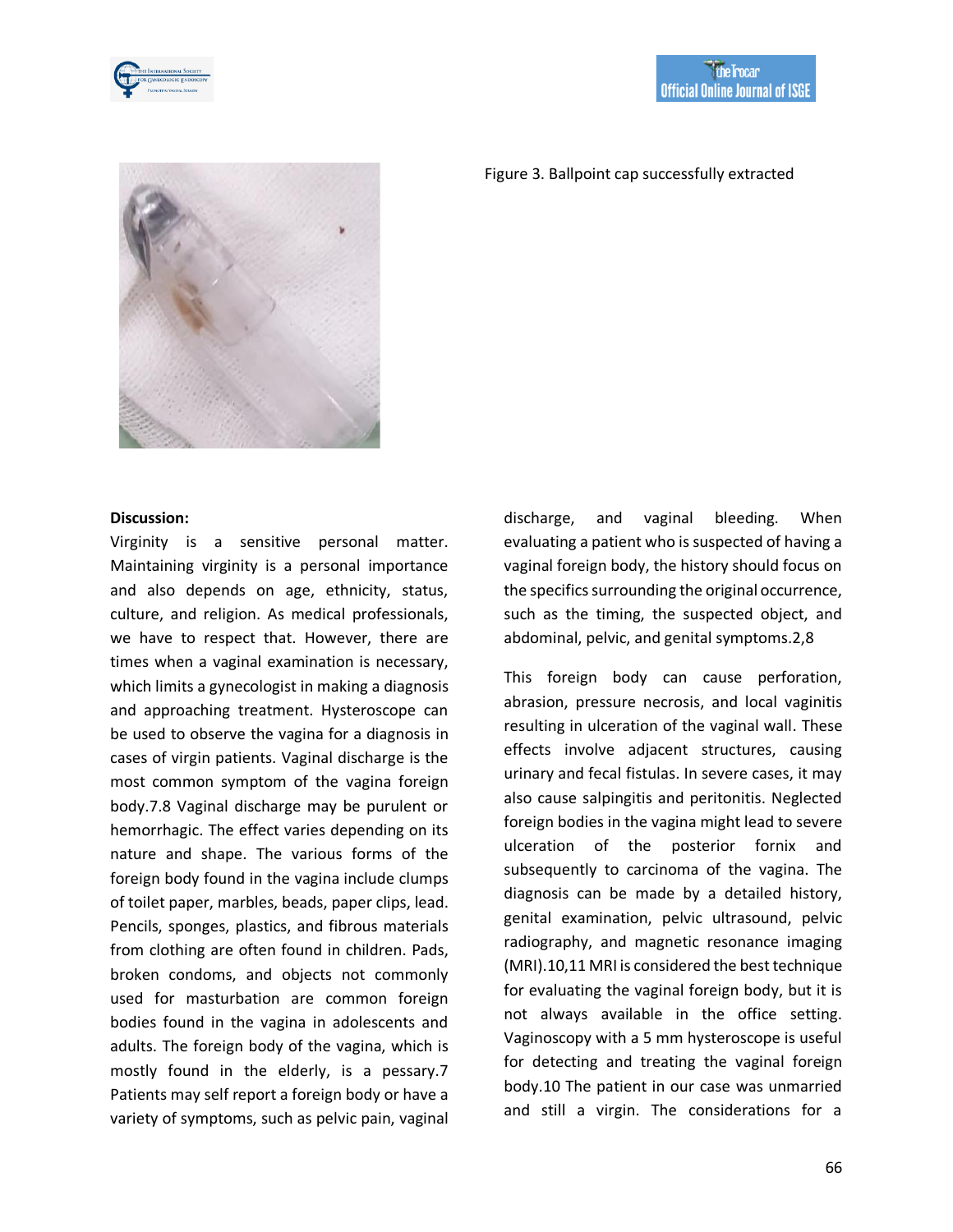

diagnosis and management should include the potential for hymenal tissue disruption. Vaginoscopy can be an appropriate diagnostic and management tool in this case.10

The vaginoscopy approach with a hysteroscope provides a safe and non-traumatic method of assessing the reproductive organs because the hysteroscope can be inserted into the vagina without a speculum or tenaculum.2.5 Vaginal wall distention by distension media can provide a clear endoscopic view. These considerations make doctors choose this procedure in assessing the pathology of the vagina, cervical surface, cervical canal, intrauterine cavity, and other anomalies of the development of sex organs in pediatric, adolescent, or female patients who are still virgins. The entire procedure can be performed without compromising the integrity of the hymen, whereas traditional methods require the use of retractors which may compromise the integrity of the hymen.2 However, unlike in developed countries, hysteroscopy procedures and hysteroscope instruments are still uncommon in Indonesia, especially in the East Indonesia region. In most developing countries, hysteroscope instruments are still considered a luxury and are not readily available in daily practice, even in private clinics or hospitals. Vaginoscopy is the recommended standard technique.5 Small diameter hysteroscopes together with vaginoscopy techniques have contributed to outpatient procedures in private clinics without the use of analgesics. The procedure is declared a proper and safe procedure to be applied in practice.12 Any endoscope with irrigation properties can be used for vaginoscopy. A bronchoscope or urethroscope is ideal because of its short length; a laparoscope, cystoscope, nephroscope, or hysteroscope can also be used. A very small diameter hysteroscope is required for

gynecological examination in the case of young children.13 Vaginoscopy procedure is performed in the lithotomy position. Without using speculum, a small (5 mm) rigid or semi-rigid hysteroscope is inserted into the vaginal introitus. Normal saline is administered as a distension medium at a pressure of 150 mmHg. The labia minora are closed manually if necessary to accommodate the distension media. The cervix is visualized, and the hysteroscope is directed through the vaginal introitus to the anterior portion.9 The ideal management of the vaginal foreign is to remove it from the vaginal canal.14 The. Unlike the practices in the developed countries, removal by office hysteroscopy in Indonesia without damaging the hymen is still uncommon. Complication such as damaged hymen is still common in Indonesia. In this case, the foreign body was removed by vaginoscopy with hysteroscope and suppository analgesics. We shifted the position of the ballpoint cap from a horizontal to a vertical position to avoid damaging the hymen. It was then successfully removed without damaging the hymen. Analgesia is useful for reducing pain.6 Analgesic method is the key in performing vaginoscopy in a painless practice.15

The advantages of using office vaginoscopy over conventional vaginoscopy include a lower rate of pain, shorter examination time, and greater success rate.16.17 These advantages make vaginoscopy the technique of choice for outpatient hysteroscopy.17 The advantage of using vaginoscopy in the private clinic consists of reduced patient care costs, and reduced burden on health care budgets in general.18 Despite the advantages, vaginoscopy carries a risk of genital tract infection in patients undergoing vaginoscopy, which is associated with procedures without adequate pre-procedural disinfection.16 Without analgesia, the use of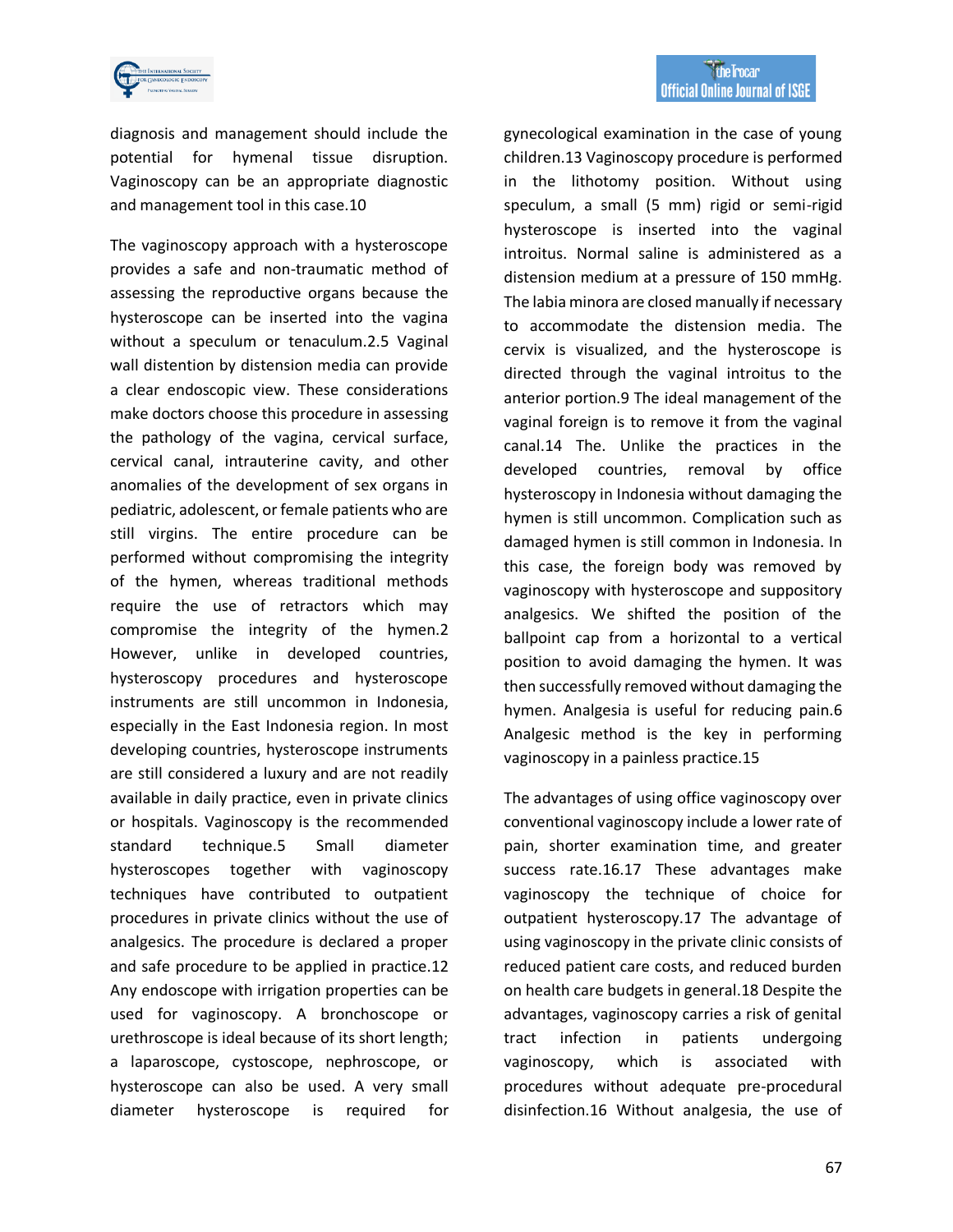

**the Trocar Official Online Journal of ISGE** 

vaginoscopy in the private clinics can cause excessive discomfort, severe pain, high anxiety, and shame for the patient, which may lead to failure of the procedure.5 The use of analgesia can relieve pain, and non-pharmacological methods can also be useful in reducing pain in private clinical settings vaginoscopy procedures such as reducing waiting times, and using music during procedures to reduce anxiety.15 The hymen's shape, size, and flexibility fluctuate dramatically throughout a woman's lifetime. The and hymenal suppleness increases. Additional alterations occur as a result of hormonal changes associated being "broken" are often assumed indications of virginity in cultures where female virginity before pale pink in color, there were no lacerations, clefts, perforations, blood. It happened due to elasticity of the hymen in accordance with the theory described, the type

of hymen in patients with annular shape (figure 4)



Figure 4. Appearance of vaginal hymen after extraction

# **Conclusion:**

Vaginoscopy in a office setting without anesthesia is useful as a diagnostic method for managing the vaginal foreign body without damaging the hymen. Non-pharmacological methods can be considered to increase the success of the procedure by reducing pain and anxiety during the procedure.

# **References:**

- 1. Mishori R, Ferdowsian H, Naimer K, Volpellier M, McHale T. The little tissue that couldn't- Dispelling myths about the Hymen's role in determining sexual history and assault. Reprod Health. 2019;16(1):1–9.
- 2. Johary J, Xue M, Xu B, Xu D, Aili A. Use of hysteroscope for vaginoscopy or hysteroscopy in adolescents for the diagnosis and therapeutic management of gynecologic disorders: A systematic review. J Pediatric Adolesc Gynecol. 2015;28(1):29–37.
- 3. Sardo ADS, Di Carlo C, Spinelli M, Zizolfi B, Sosa Fernandez LM, Nappi C. An earring was incidentally diagnosed and removed through two-step vaginoscopy in a pubertal virgin girl with miliary tuberculosis. J Minimally Invasive Gynecol [Internet]. 2014;21(2):176–7. Available at: <http://dx.doi.org/10.1016/j.jmig.2013.05.017>
	- 4. Chapa HO, Venegas G. Vaginoscopy compared to traditional hysteroscopy for hysteroscopic sterilization: A randomized trial. Vol. 60, Journal of Reproductive Medicine. 2015. p. 43–7.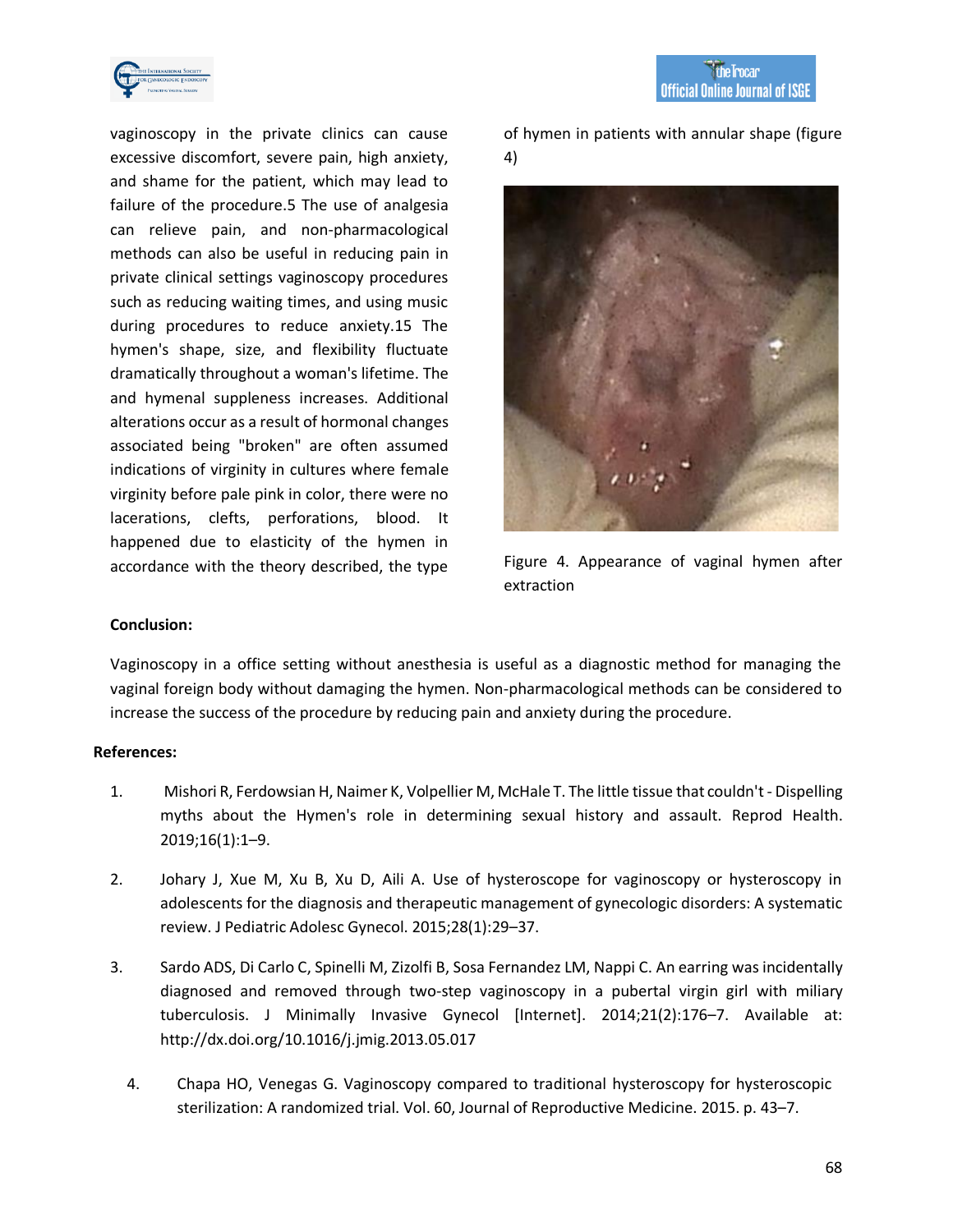

- 5. Memon FR, Pathan NF, Naz A, Lakhan H, Baloch S, Memon UF, et al. Pseudo Vaginoscopy: A Modified Vaginoscopy Technique for Outpatient Hysteroscopy in Cases with Difficult Access. J Pharm Res Int. 2021;33(May):131–6.
- 6. Haimovich S. Office Hysteroscopy without Anesthesia, Is it Really Possible? Obstet Gynecol Int J. 2017;6(3):55–6.
- 7. Sakhavar N, Teimoori B, Ghasemi M. Foreign Body in the Vagina of A four-Year-Old-Girl: A ChildishPrank or Sexual Abuse. Int J High Risk Behavior Addict. 2014;3(2):10–1.
- 8. Chinawa J, Obu H, Uwaezuoke S. Foreign Body in Vagina: An Uncommon Cause of Vaginitis in Children. Ann Med Health Sciences Res. 2013;3(1):102.
- 9. Bradley LD, Falcone T, Falk SJ. Overview of hysteroscopy. Gynecol gene. 2011.
- 10. Yildiz, Ekin M, Cengiz H, Daǧdeviren H, Kaya C. Vaginal foreign body: Successful management with vaginoscopy. J Turkish Ger Gynecol Assoc. 2013;14(1):46–7.
- 11. Anderson J, Paterek E. Vaginal Foreign Body Evaluation and Treatment. StatPearls [Internet]. 2021;Available at: https:/[/www.ncbi.nlm.nih.gov/books/NBK549794/.](http://www.ncbi.nlm.nih.gov/books/NBK549794/)
- 12. Echeverri N, Fiorentino DG, Ulker A, Timmons DB, Ring S, Carugno JA. Should Endometrial Biopsy be Used for Diagnosing Polyps ? [ 33E ] Characteristics of Ovarian Cancer Patients on NeoadjuvantChemotherapy Unable to Have Debulking After 3 Cycles [ 35E ] Vaginoscopy " No Touch " Technique : A Feasible Alternative to Paracer. Friday Posters Obs Gynecol. 2019;2019.
- 13. Mann WJ, Golf B, Falk SJ. Vaginoscopy. update. 2018.
- 14. Thirukumar M, Packianathan D, Kodikara M. Intra Vaginal Foreign Bodies: An Uncommon Cause ofVaginitis. Asian Res J Gynaecol Obstet. 2020;4(3):1–5.
- 15. Valle C del, Solano JA, Rodríguez A, Alonso M. Gynecology and Minimally Invasive Therapy Pain management in outpatient hysteroscopy. Gynecol Minimally Invasive Ther. 2016;5:141–7.
- 16. Tien CT, Li PC, Ding DC. Outcome comparison between vaginoscopy and standard hysteroscopy: Aretrospective cohort study. J Chinese Med Assoc. 2021;84(5):536–9.
- 17. Smith PP, Kolhe S, O'Connor S, Clark TJ. Vaginoscopy Against Standard Treatment: a randomized controlled trial. BJOG An Int J Obstet Gynaecol. 2019;126(7):891–9.
- 18. Whui LW, Hameed S. Office Hysteroscopy: A Retrospective Descriptive Study of our Experienceover 5 Years at a Tertiary Center. J GynecolObstetrics. 2018;2:26.

Add.

# **Different configuration of hymen**